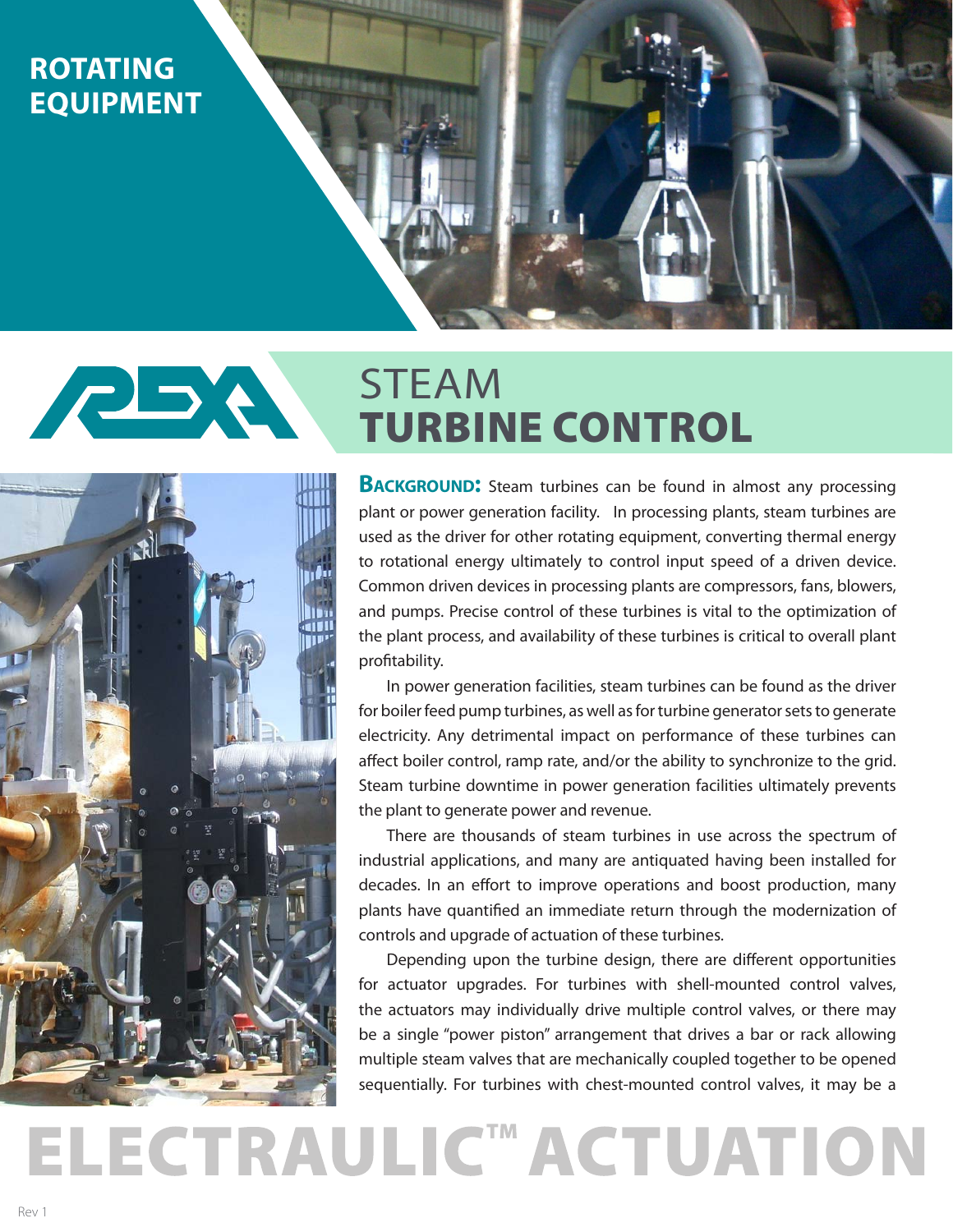globe-style valve external to the turbine that is providing the control. In some configurations, a pilot valve assembly with a small stroke and a low thrust requirement may be used to port lube oil to the power piston. This is also a good candidate for actuator upgrade.

**KEY TO SUCCESS:** For optimal steam turbine actuation upgrade is selecting a technology that offers high frequency response and precise resolution in a highly reliable package. Typical steam turbine control requirements include:

- 0.1% repeatability
- 100% duty cycle
- <100mSec dead time
- Fail safe capability
- Ability to withstand high ambient temperatures
- Fast Stroking Speed (<1-2 seconds for full stroke)

The majority of existing steam turbine designs utilize a hydraulic system comprised of a hydraulic power unit (HPU) and servo or proportional valves for control. Hydraulic systems are proven to meet and exceed turbine control requirements, as previously defined, when operating in good condition and as designed. After some time in realworld operation, however, the challenge becomes more with maintaining the systems to work properly than the inherent benefits of the actuator technology.

**PROBLEM:** Although hydraulic systems are preferred over all other technologies for control, the systems are universally difficult to maintain and are generally unreliable. The battle faced by the system owner is primarily based around the requirement for extensive oil maintenance for proper operation. Traditional hydraulic systems are openloop, utilizing an HPU, a gravity fed reservoir, and a series of servo and/or proportional valves for control. These systems have a large quantity of oil and basically all utilize the same principal of operation.

Hydraulic fluid is drawn from the reservoir by motors and pumps to facilitate movement of actuator cylinders and drained back to the reservoir when the cylinder moves to position. The oil is continually circulated at high frequency to accomplish the high resolution control performance required for the application. Since the system is not sealed, as it is open to atmosphere at the reservoir, the oil is subject to breakdown. Communication with the atmosphere adds moisture that causes degradation to the oil system due to moisture ingress, oxidation and corresponding acid build-up. The continuous circulation of hydraulic fluid adds heat to the oil, which accelerates and exacerbates the breakdown of the hydraulic fluid.

In order to combat the effects of oil breakdown, system owners are required to perform a high level of maintenance on these systems. Extensive filtration systems are used, demanding high maintenance intervals coupled with flushing and replacement of hydraulic fluid. Ultimately, the hydraulic fluid degrades to the point where the servo and proportional valves get stuck, resulting in loss of control and system downtime.

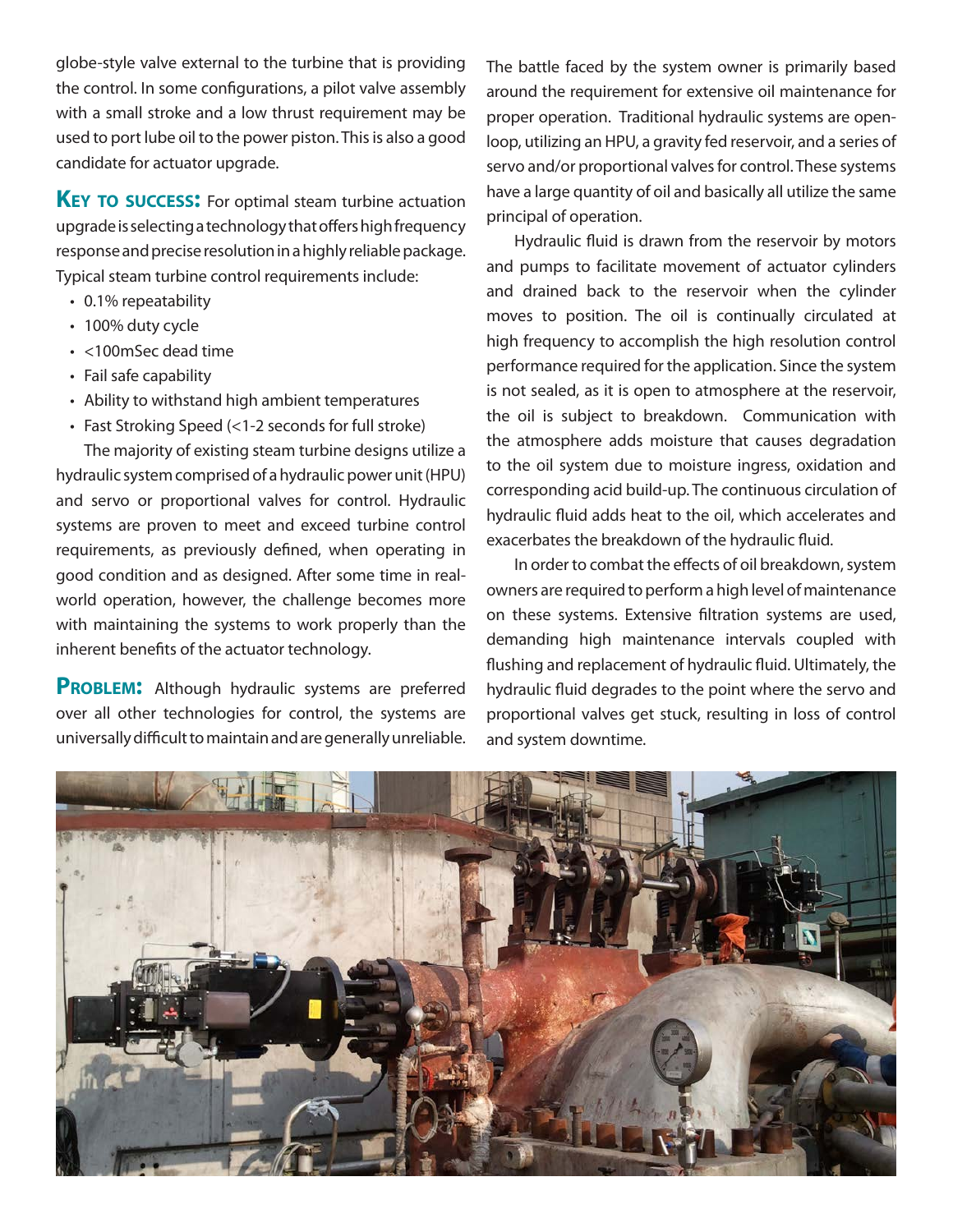Electric actuation in the form of servo motors driving mechanical planetary gears or ball screws can also be found for control of steam turbines, but are far less common than hydraulic systems. These actuators are capable of fast stroking speeds and relatively high frequency response, and have been positioned as a solution to the problems associated with hydraulics. These actuators, however, have different limitations than their hydraulic counterparts. They are not easily made fail safe while maintaining the high level of resolution. Most steam turbine governors are required to have fail safe capability as a secondary means of protecting the turbine, following the primary turbine trip valve or trip and throttle valve functionality. Electrically driven ball screw actuators are limited by this requirement. Vibration sensitivity, temperature limitation, and reliability in a harsh environment are all drawbacks to utilizing this technology on a wide scale basis.

**SOLUTION:** Steam turbine operators have turned to REXA's Electraulic<sup>™</sup> Actuators, which offer a rugged, responsive, and repeatable solution for turbine control applications. These actuators are designed for continuous modulating service with an adjustable dead-band as tight as 0.05% of stroke. The virtual incompressibility of hydraulics provides repeatable, stiff, and accurate control performance as is required in this demanding application.

The drawbacks associated with HPU based hydraulics are eliminated by design. The system utilizes REXA's patented "flow match valve" (FMV) technology. The FMVs are used in conjunction with a bi-directional gear pump, in a positive pressure sealed hydraulic system, eliminating the need for a hydraulic reservoir and the problematic servo and proportional valves. The REXA hydraulic circuit design completely removes the need for filtration and requires no oil maintenance as part of a preventive maintenance plan. The system design lends itself to minimal oil requirements, as a typical REXA Actuator requires anywhere from 2-5% of the oil of a comparable HPU based hydraulic system. Electraulic™ Actuators are also simple to make fail safe without any detriment to the control precision. With both spring- and accumulator-based fail safe technology, these actuators achieve trip speeds as fast at 200mS, meeting the requirements for turbine control.



Upgrading to REXA's Electraulic™ Actuators on turbine control valves provides immediate benefits for any power plant or chemical processing facility. Maintenance savings can be immediately realized through the cost of replacing faulty servo valves and reducing labor required for the upkeep of antiquated hydraulic systems.

An upgrade to REXA Electraulic™ Actuators will yield the following operational improvements:

- Reduced Downtime
- Improved speed control
- Increased ramp rate (BFPTs & TGs)
- Improvement in unit turn-down (minimum load operation)

In most plants, the ROI for upgrading to a REXA Electraulic™ Actuator on turbine control can be measured in weeks.